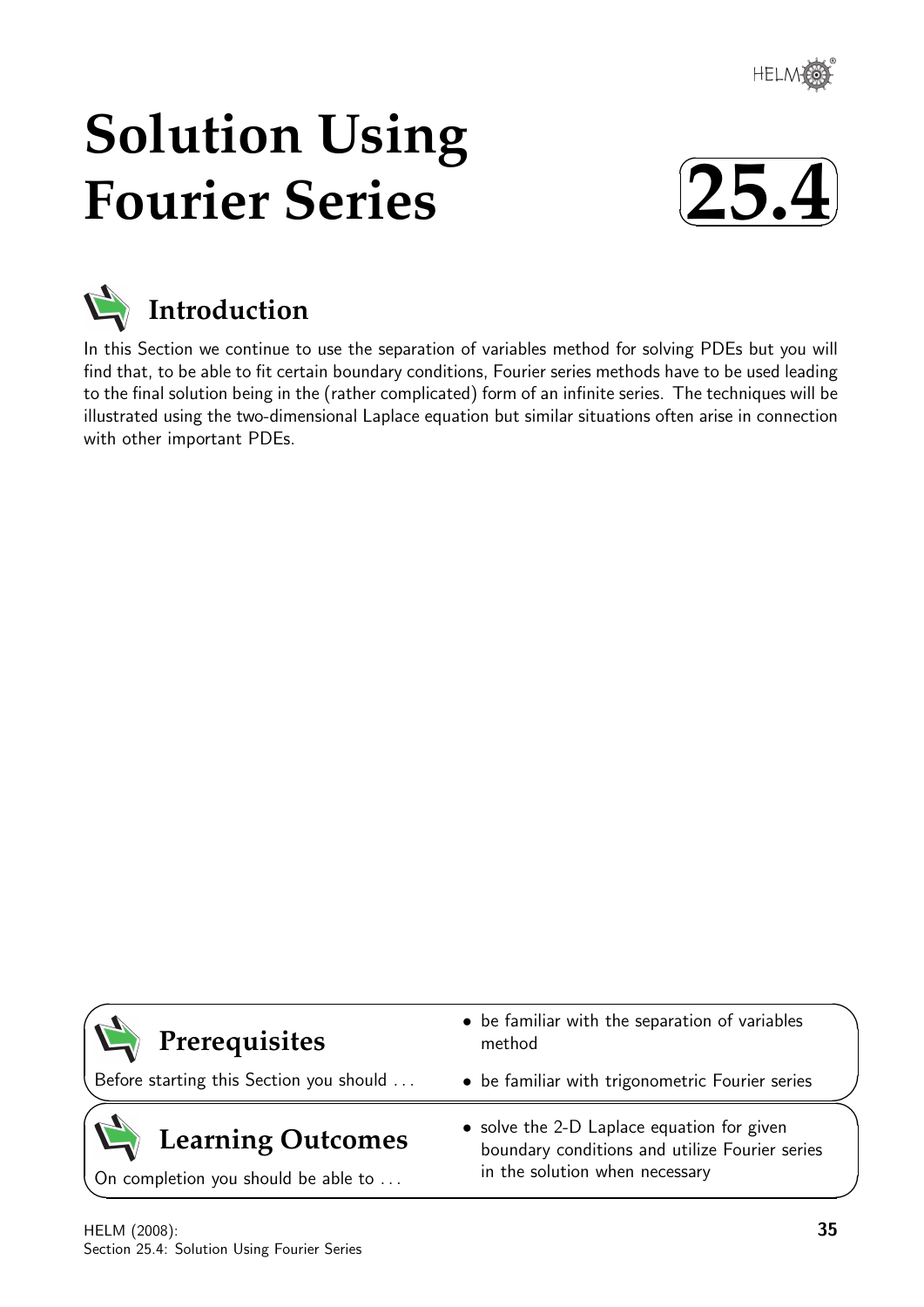# **1. Solutions involving infinite Fourier series**

We shall illustrate this situation using Laplace's equation but infinite Fourier series can also be necessary for the heat conduction and wave equations.

We recall from the previous Section that using a product solution

$$
u(x,t) = X(x)Y(y)
$$

in Laplace's equation gives rise to the ODEs:

$$
\frac{X''}{X} = K \qquad \qquad \frac{Y''}{Y} = -K
$$

To determine the sign of K and hence the appropriate solutions for  $X(x)$  and  $Y(y)$  we must impose appropriate boundary conditions. We will investigate solving Laplace's equation in the square

 $0 \leq x \leq \ell$   $0 \leq y \leq \ell$ 

for the boundary conditions  $u(x, 0) = 0$   $u(0, y) = 0$   $u(\ell, y) = 0$   $u(x, \ell) = U_0$ , a constant. See Figure 7.





(a) We must first deduce the sign of the separation constant  $K$ :

if K is chosen to be positive say  $K = \lambda^2$ , then the X equation is

$$
X'' = \lambda^2 X
$$

with general solution

$$
X = Ae^{\lambda x} + Be^{-\lambda x}
$$

while the  $Y$  equation becomes

$$
Y'' = -\lambda^2 Y
$$

with general solution

$$
Y = C\cos\lambda y + D\sin\lambda y
$$

If the sign of K is negative  $K = -\lambda^2$  the solutions will change to trigonometric in x and exponential in  $y$ .

These are the only two possibilities when we solve Laplace's equation using separation of variables and we must look at the boundary conditions of the problem to decide which is appropriate.

Here the boundary conditions are periodic in x (since  $u(0, y) = u(\ell, y)$ ) and non-periodic in y which suggests we need a solution that is periodic in x and non-periodic in y.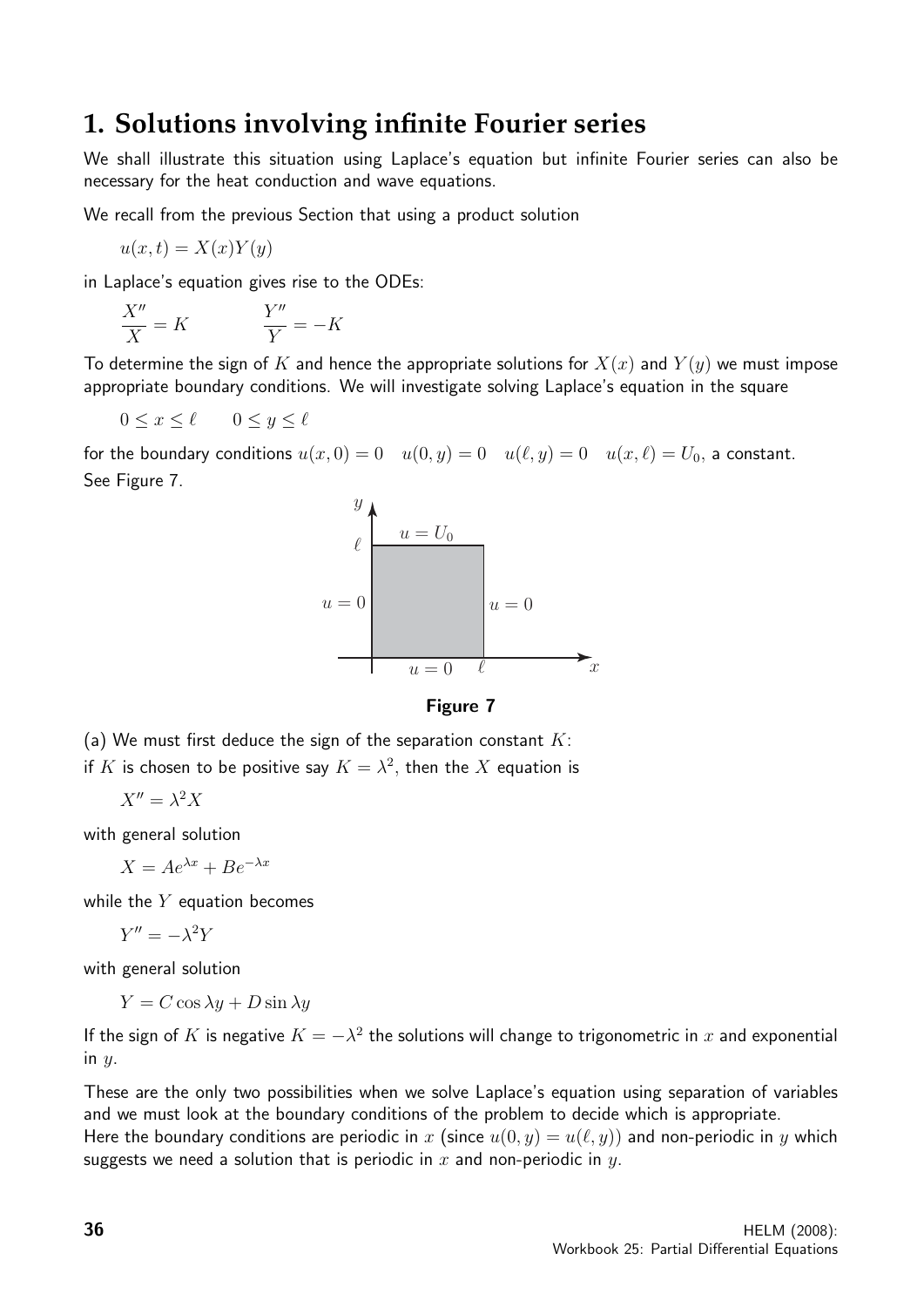

Thus we choose  $K = -\lambda^2$  to give

 $X(x) = (A \cos \lambda x + B \sin \lambda x)$ 

 $Y(y) = (Ce^{\lambda y} + De^{-\lambda y})$ 

(Note that had we chosen the incorrect sign for  $K$  at this stage we would later have found it impossible to satisfy all the given boundary conditions. You might like to verify this statement.)

The appropriate general solution of Laplace's equation for the given problem is

$$
u(x, y) = (A\cos\lambda x + B\sin\lambda x)(Ce^{\lambda y} + De^{-\lambda y}).
$$

(b) Inserting the boundary conditions produces the following consequences:

$$
u(0, y) = 0
$$
 gives  $A = 0$   
 $u(\ell, y) = 0$  gives  $\sin \lambda \ell = 0$  i.e.  $\lambda = \frac{n\pi}{\ell}$ 

where n is a positive integer  $1, 2, 3, \ldots$ . While  $n = 0$  also satisfies the equation it leads to the trivial solution  $u = 0$  only.)

$$
u(x, 0) = 0
$$
 gives  $C + D = 0$  i.e.  $D = -C$ 

At this point the solution can be written

$$
u(x,y) = BC \sin\left(\frac{n\pi x}{\ell}\right) \left(e^{\frac{n\pi y}{\ell}} - e^{-\frac{n\pi y}{\ell}}\right)
$$

This can be conveniently written as

$$
u(x,y) = E \sin\left(\frac{n\pi x}{\ell}\right) \sinh\left(\frac{n\pi y}{\ell}\right) \tag{1}
$$

where  $E = 2BC$ .

At this stage we have just one final boundary condition to insert to obtain information about the constant  $E$  and the integer  $n$ . Our solution (1) gives

$$
u(x,\ell) = E \sin\left(\frac{n\pi x}{\ell}\right) \sinh(n\pi)
$$

and clearly this is not compatible, as it stands, with the given boundary condition

$$
u(x,\ell)=U_0={\rm constant}.
$$

The way to proceed is again to superpose solutions of the form  $(1)$  for all positive integer values of  $n$  to give

$$
u(x,y) = \sum_{n=1}^{\infty} E_n \sin\left(\frac{n\pi x}{\ell}\right) \sinh\left(\frac{n\pi y}{\ell}\right)
$$
 (2)

from which the final boundary condition gives

$$
U_0 = \sum_{n=1}^{\infty} E_n \sin\left(\frac{n\pi x}{\ell}\right) \sinh(n\pi) \qquad 0 < x < \ell.
$$
\n
$$
= \sum_{n=1}^{\infty} b_n \sin\left(\frac{n\pi x}{\ell}\right) \tag{3}
$$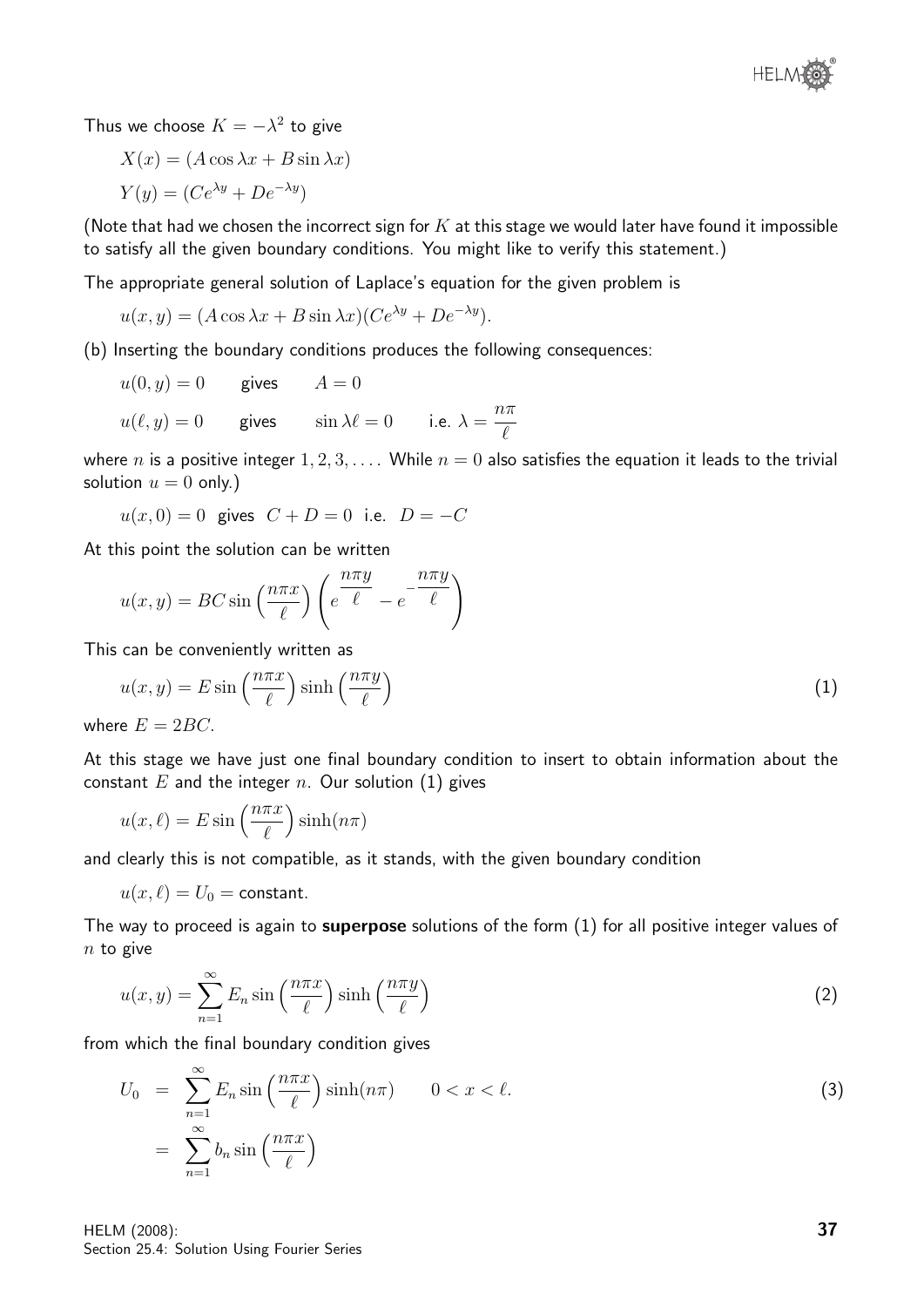What we have here is a Fourier (sine) series for the function

$$
f(x) = U_0 \qquad 0 < x < \ell.
$$

Recalling the work on half-range Fourier series (HELM 23.5) we must extend this definition to produce an odd function with period  $2\ell$ . Hence we define

$$
f(x) = \begin{cases} U_0 & 0 < x < \ell \\ -U_0 & -\ell < x < 0 \end{cases}
$$
\n
$$
f(x + \ell) = f(x)
$$

illustrated in Figure 8.



#### Figure 8

(c) We can now apply standard Fourier series theory to evaluate the Fourier coefficients  $b_n$  in (3). We obtain

$$
b_n = E_n \sinh n\pi = \frac{4U_0}{2\ell} \int_0^{\ell} \sin\left(\frac{n\pi x}{\ell}\right) dx
$$

(Recall that, in general,  $b_n = 2 \times$  the mean value of  $f(x) \sin\left(\frac{n\pi x}{\ell}\right)$ ) over a period. Here, because  $f(x)$  is odd, and hence  $f(x) \sin\left(\frac{n\pi x}{a}\right)$  $\ell$ ) is even, we may take half the period for our averaging process.)

Carrying out the integration

$$
E_n \sinh n\pi = \frac{2U_0}{n\pi} (1 - \cos n\pi) \quad \text{i.e.} \quad E_n = \begin{cases} \frac{4U_0}{n\pi \sinh n\pi} & n = 1, 3, 5, \dots \\ 0 & n = 2, 4, 6, \dots \end{cases}
$$

(Since  $f(x)$  is a square wave with half-period symmetry we are not surprised that only odd harmonics arise in the Fourier series.)

Finally substituting these results for  $E_n$  into (2) we obtain the solution to the given problem as the infinite series:

$$
u(x,y) = \frac{4U_0}{\pi} \sum_{\substack{n=1 \ n \text{ odd}}}^{\infty} \frac{\sin\left(\frac{n\pi x}{\ell}\right) \sinh\left(\frac{n\pi y}{\ell}\right)}{n \sinh n\pi}
$$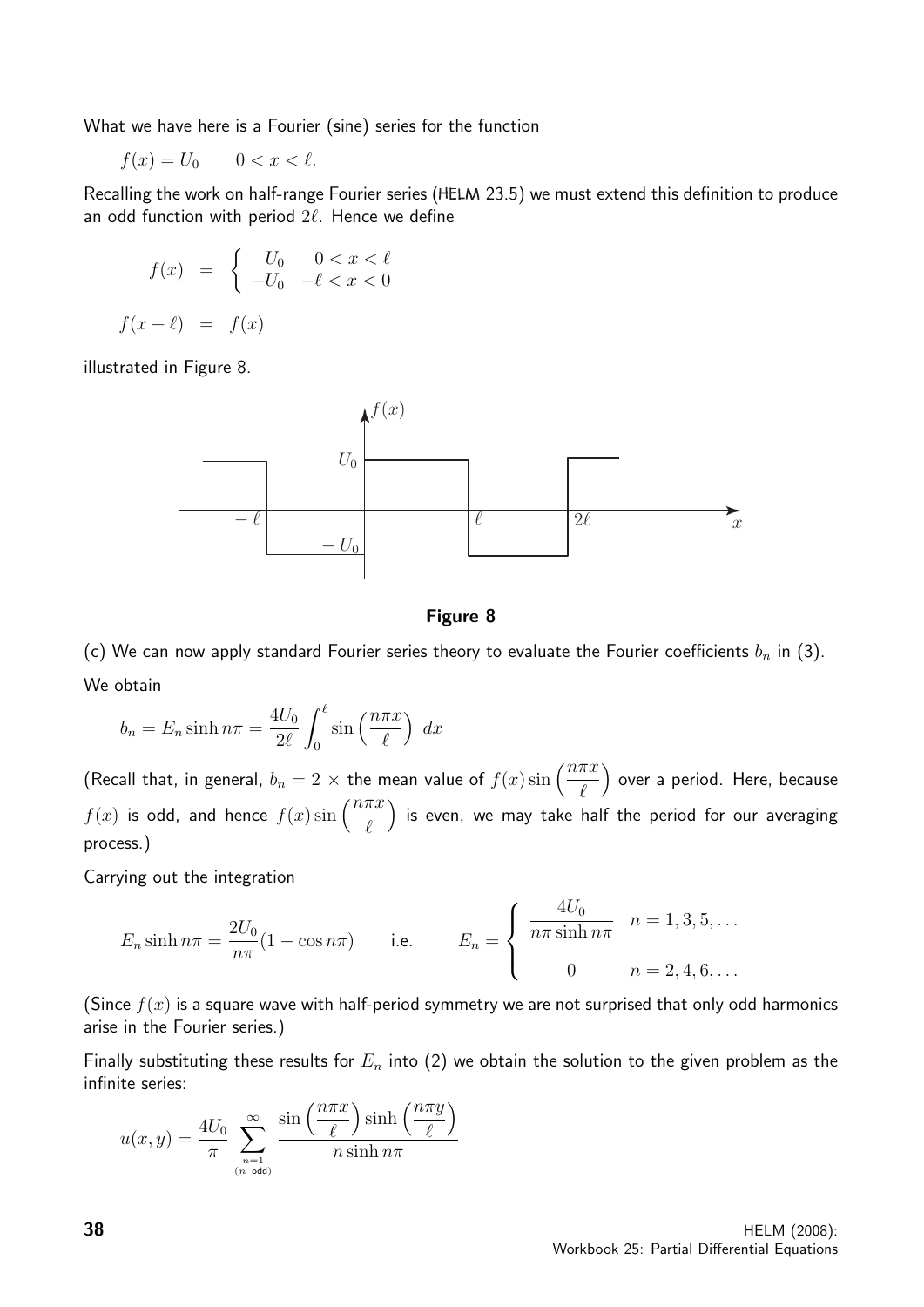



Your solution

Solve Laplace's equation to determine the steady state temperature  $u(x, y)$  in the semi-infinite plate  $0 \le x \le 1$ ,  $y \ge 0$ . Assume that the left and right sides are insulated and assume that the solution is bounded. The temperature along the bottom side is a known function  $f(x)$ .

First write this problem as a mathematical boundary value problem paying particular attention to the mathematical representation of the boundary conditions:

# Answer

Since the sides  $x = 0$  and  $x = 1$  are insulated, the temperature gradient across these sides is zero i.e.  $\frac{\partial u}{\partial x} = 0$  for  $x = 0$ ,  $0 < y < \infty$  and  $\frac{\partial u}{\partial x} = 0$  for  $x = 1$ ,  $0 < y < \infty$ .

The third boundary condition is  $u(x, 0) = f(x)$ .

The fourth boundary condition is less obvious: since the solution should be bounded (ie not grow and grow) we must demand that  $u(x, y) \rightarrow 0$  as  $y \rightarrow \infty$ . (See figure below.)

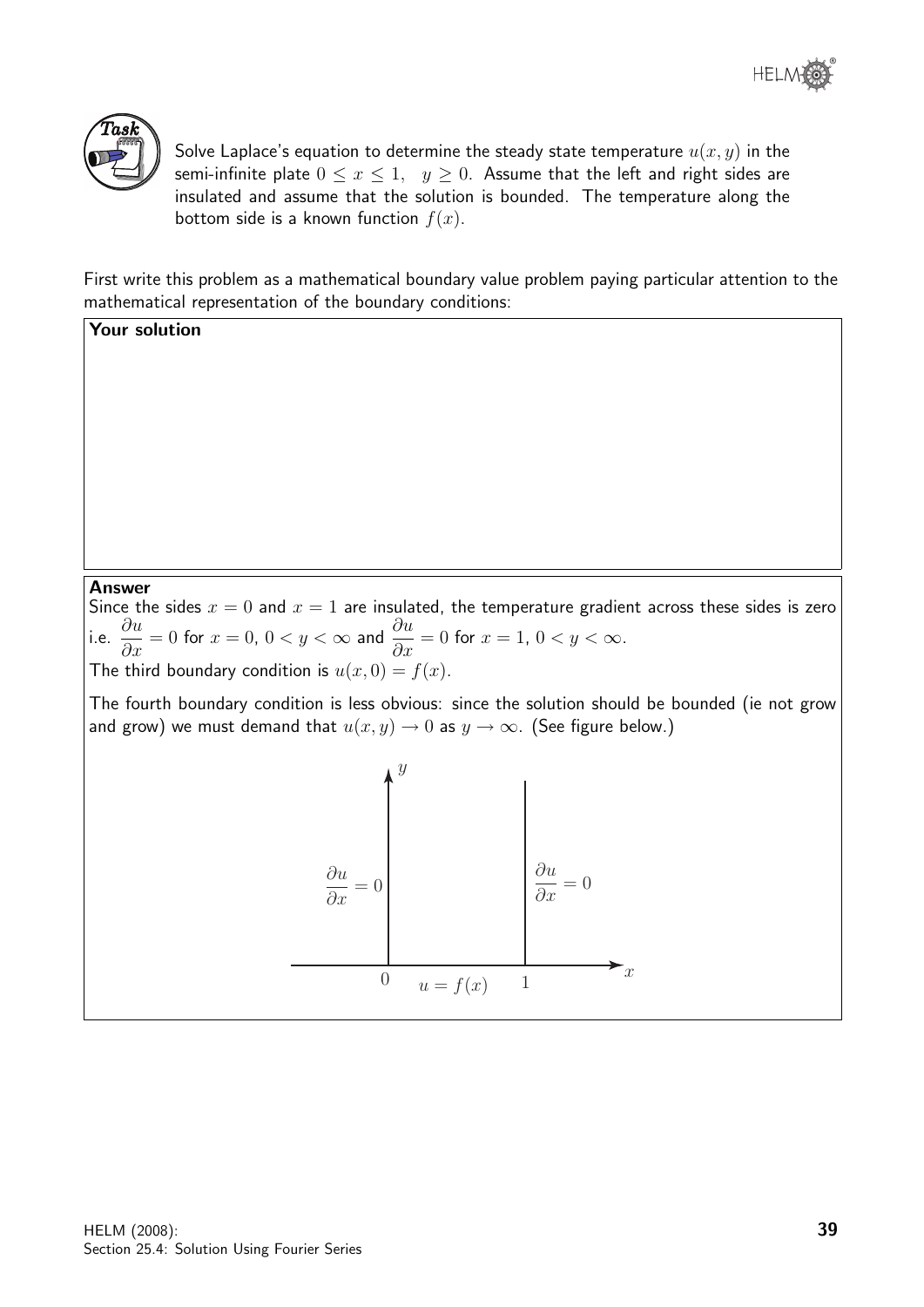Now use the separation of variables method, putting  $u(x, y) = X(x)Y(y)$ , to find the differential equations satisfied by  $X(x)$ ,  $Y(y)$  and decide on the sign of the separation constant K:

# Your solution

#### Answer

We have boundary conditions which, like the worked example above, are periodic in  $x$ . Hence the differential equations are, again,

$$
X'' = -\lambda^2 X \qquad \qquad Y'' = +\lambda^2 Y
$$

putting the separation constant  $K$  as  $-\lambda^2$ .

Write down the solutions for X, for Y and hence the product solution  $u(x, y) = X(x)Y(y)$ :

Your solution

Answer  $X = A \cos \lambda x + B \sin \lambda x$   $Y = Ce^{\lambda y} + De^{-\lambda y}$ so  $u = (A\cos\lambda x + B\sin\lambda x)(Ce^{\lambda y} + De^{-\lambda y})$  (4)

Impose the derivative boundary conditions on this solution:

Your solution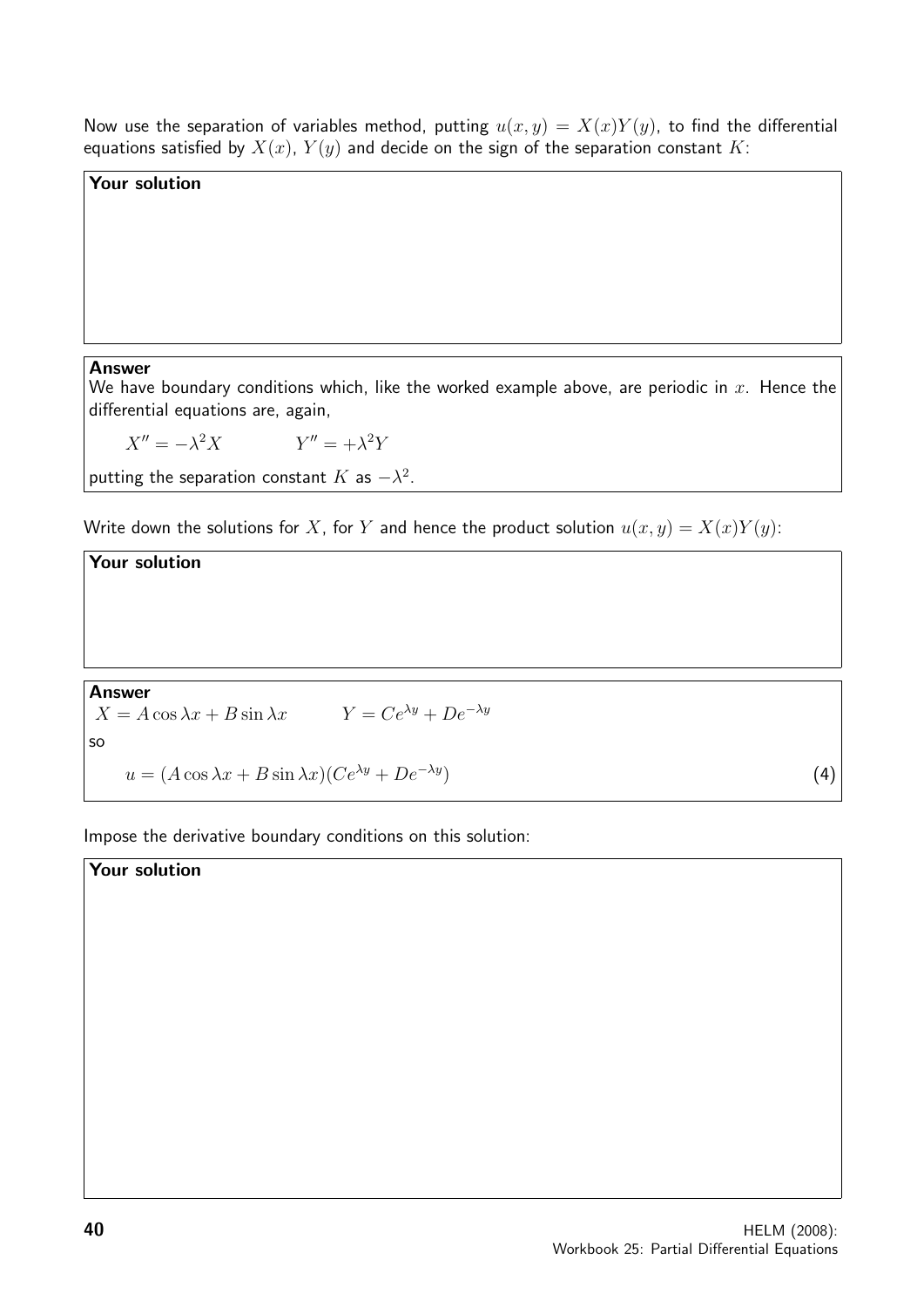

### Answer

$$
\frac{\partial u}{\partial x} = (-\lambda A \sin \lambda x + \lambda B \cos \lambda x)(Ce^{\lambda y} + De^{-\lambda y})
$$
  
Hence 
$$
\frac{\partial u}{\partial x}(0, y) = 0
$$
 gives  $\lambda B(Ce^{\lambda y} + De^{-\lambda y}) = 0$  for all y.

The possibility  $\lambda = 0$  can be excluded this would give a trivial constant solution in (4). Hence we must choose  $B = 0$ .

The condition  $\frac{\partial u}{\partial x}$  $\frac{\partial}{\partial x}(1, y) = 0$  gives  $-\lambda A \sin \lambda (Ce^{\lambda y} + De^{-\lambda y}) = 0$ 

Choosing 
$$
A = 0
$$
 would make  $u \equiv 0$  so we must force  $\sin \lambda$  to be zero i.e. choose  $\lambda = n\pi$  where *n* is a positive integer.

Thus, at this stage (4) becomes

$$
u = A \cos n\pi x (Ce^{n\pi y} + De^{-n\pi y})
$$
  
=  $\cos n\pi x (Ee^{n\pi y} + Fe^{-n\pi y})$  (5)

Now impose the condition that this solution should be bounded:

### Your solution

#### Answer

The region over which we are solving Laplace's equation is semi-infinite i.e. the  $y$  coordinate increases without limit. The solution for  $u(x, y)$  in (5) will increase without limit as  $y \to \infty$  due to the term  $e^{n\pi y}$  ( $n$  being a positive integer.) This can be avoided i.e. the solution will be bounded if the constant  $E$  is chosen as zero.

Finally, use Fourier series techniques to deal with the final boundary condition  $u(x, 0) = f(x)$ :

## Your solution